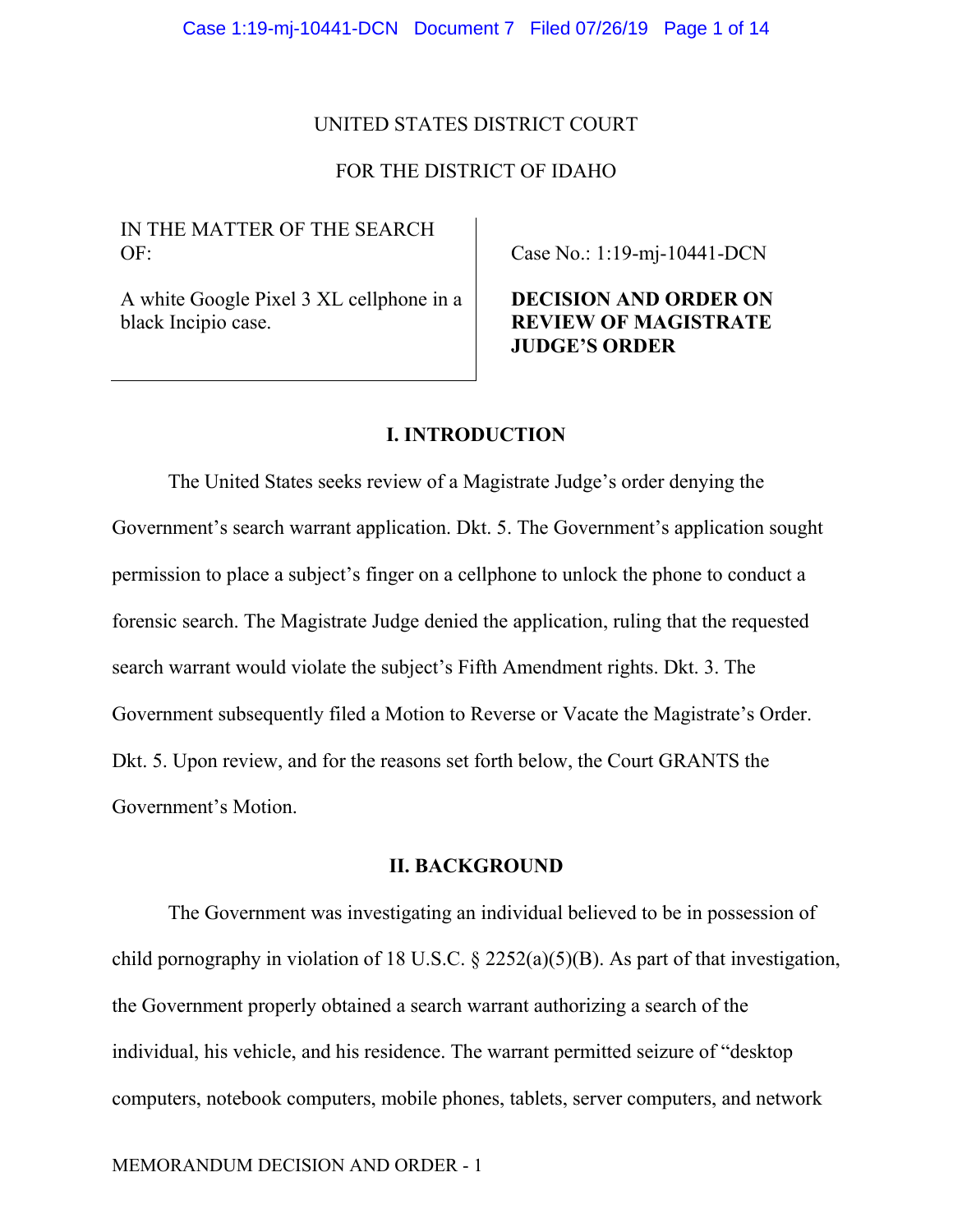## Case 1:19-mj-10441-DCN Document 7 Filed 07/26/19 Page 2 of 14

hardware" if such "constitute evidence of the commission of a criminal offense, contraband, the fruits of crime, or property designed or intended for use or which is or has been used as the means of committing a criminal offense." Dkt. 3, at 2. The Government used the warrant to search the residence and to seize, among other things, a Google Pixel 3 XL cellphone from a bathroom in the residence.

 The seized cellphone was "locked" and required a swipe pattern ("passcode") or a fingerprint to unlock it. After the original warrant was served, an authorized law enforcement officer brought a sworn criminal Complaint against the individual and the Magistrate Judge signed a bench warrant authorizing the individual's arrest. The Government then applied for an additional search warrant authorizing law enforcement to "compel [the subject] to provide biometric input needed to unlock the . . . cellphone . . . [by] press[ing] any finger and/or thumb of any hand of [the individual] against the sensor of the fingerprint reader used to unlock the . . . phone." Dkt. 3, at 2. The Government's stated purpose in seeking the authorization was "to authorize law enforcement to press the fingers, including thumbs, of [the subject] to the touch identification sensor on the Google Pixel 3 XL cellphone." Affidavit in Supp. Of App. for Search Warrant, Dkt. 2, at ¶ 18. The Government further represented in its application for the additional warrant that it already knew this particular cellphone belonged to the individual who was subject to the warrant because the individual stated—when questioned at his residence by police officers executing the warrant—that his phone was in the bathroom where he had been just prior to answering the door. The Google Pixel 3 XL cellphone was subsequently found in that bathroom.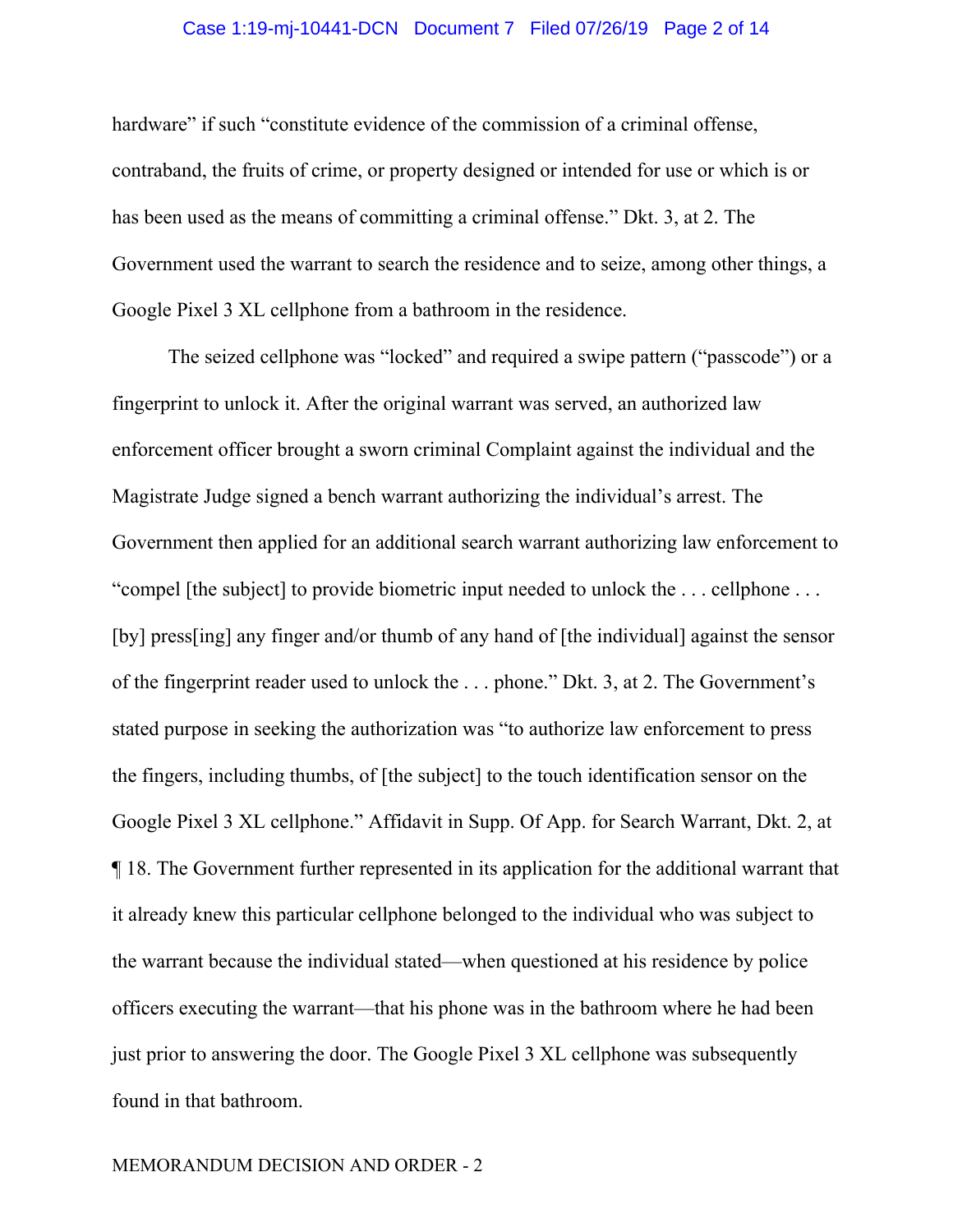#### Case 1:19-mj-10441-DCN Document 7 Filed 07/26/19 Page 3 of 14

 The Magistrate Judge issued an order denying the additional warrant on the basis that the warrant, if granted, would violate the individual's Fifth Amendment rights because it would compel the individual to give self-incriminating testimony. The Magistrate Judge further held that the violation of the individual's Fifth Amendment rights would violate the Fourth Amendment.

 The Government filed a motion with this Court to reverse or vacate the Magistrate Judge's order claiming that using a fingerprint to open a cellphone is not a Fifth Amendment violation. Additionally, the Government asserts there is a split at the magistrate judge level of this District Court on this issue.

## **III. JURISDICTION**

 The Federal Magistrates Act gives magistrate judges the authority to decide nondispositive pretrial matters. *28 U.S.C. § 636(b)(1)(A).* Decisions regarding search warrants are part of that authority. *See Gomez v. United States,* 490 U.S. 858, 868 n.16 (1989). The Act also gives district judges the authority to review or reconsider any nondispositive pretrial matter. *28 U.S.C. § 636(b)(1)(A); See also Fed. Rule Crim Proc. 59(b)(2) and (3).* Thus, the Magistrate Judge had the authority to issue the order and this Court has the authority to review the Magistrate Judge's order.

## **IV. MOOTNESS**

 The ability to unlock a cellphone with a fingerprint (biometric encryption) expires after 48 hours of not unlocking it. At that point, a passcode of some type must be used.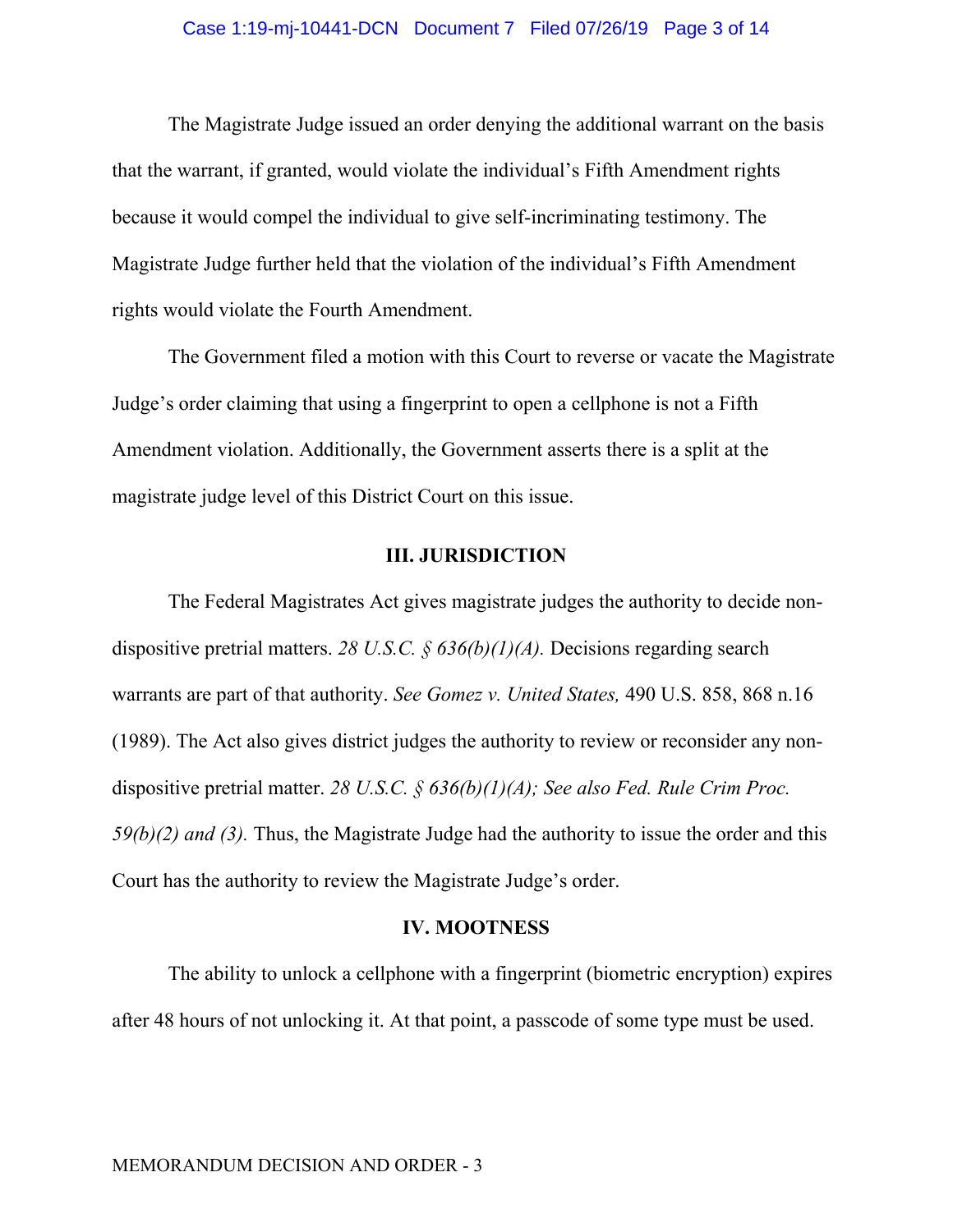#### Case 1:19-mj-10441-DCN Document 7 Filed 07/26/19 Page 4 of 14

Here, it took the Magistrate Judge a few days to issue the order denying the warrant<sup>1</sup> and then took the Government eight days to file its motion for review. Consequently, any decision by the court in this case will have no impact on this case. The Government simply can no longer unlock the cellphone with a fingerprint. The issue is, therefore, moot under *County of Los Angeles v. Davis,* 440 U.S. 625, 631 (1979).

 The Government argues that there are two exceptions to the mootness doctrine applicable here. First, the issue is capable of repetition yet evading review. Second, the two magistrate judges in the District of Idaho appear to be split regarding the use of biometrics in search warrants. Both exceptions will be discussed.

 Article III of the Constitution limits federal court jurisdiction to "cases and controversies." *Hamamoto v. Ige,* 881 F.3d 719 (9th Cir. 2018). Thus, to qualify as a case fit for federal court jurisdiction, an actual controversy must be extant at all stages of review, not merely at the time the complaint is filed. *Davis v. Fed. Election Comm'n,* 554 U.S. 724, 732-33 (2008). An exception exists for controversies that are "capable of repetition, yet evading review." *Hamamoto,* at 721 (quoting *Kingdomware Techs, Inc. v. United States,* 136 S. Ct. 1969 (2016) ("Although a case would generally be moot in such circumstances, this Court's precedents recognize an exception to the mootness doctrine for a controversy that is 'capable of repetition, yet evading review.'")). According to the Ninth Circuit, that exception only applies in limited situations, where (1) the challenged action is in its duration too short to be fully litigated prior to cessation or expiration, and

<sup>&</sup>lt;sup>1</sup> In no way is the Court criticizing the Magistrate Judge for taking a few days to issue his order. This is a complex legal question with courts throughout the country ruling on both sides of the issue.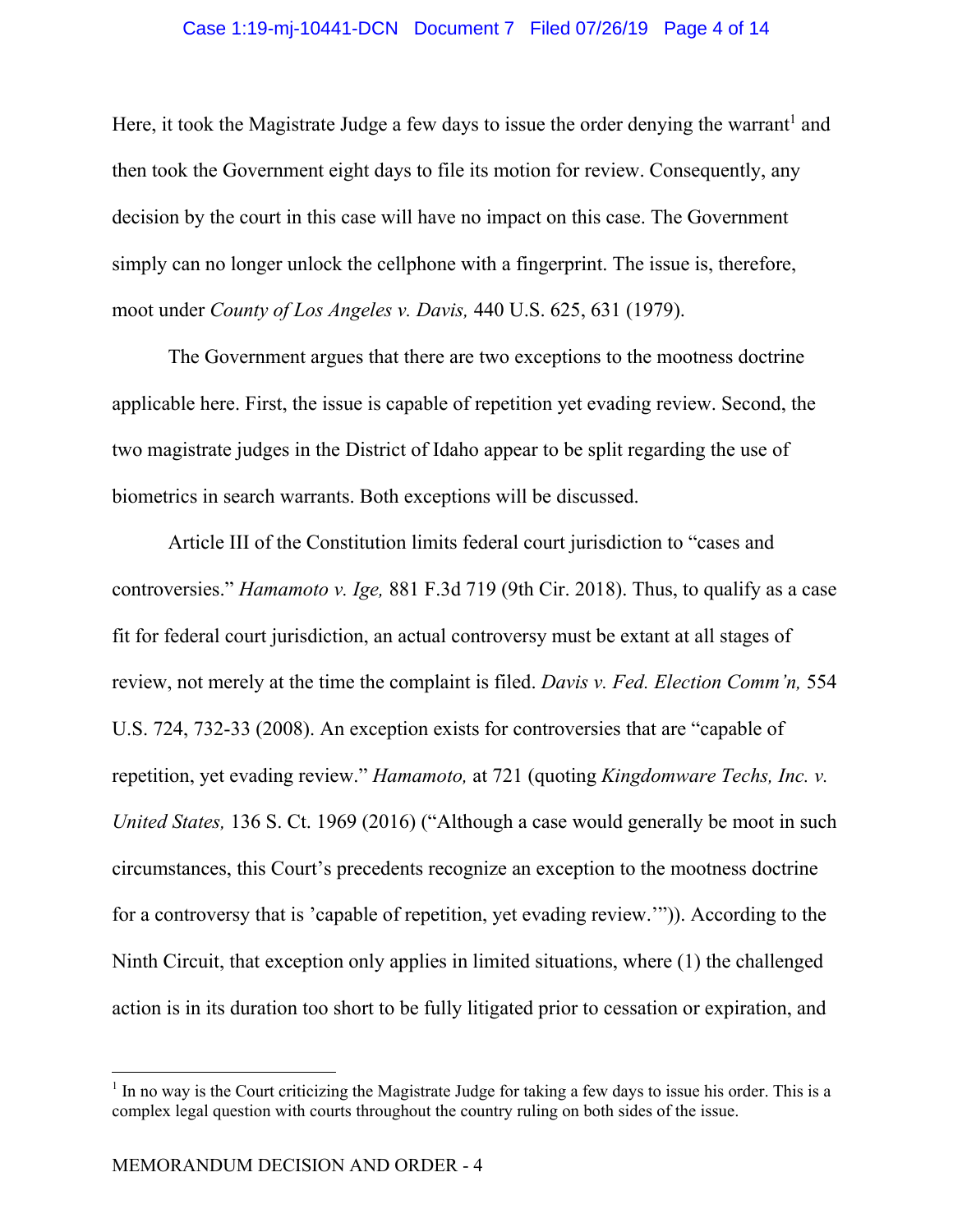## Case 1:19-mj-10441-DCN Document 7 Filed 07/26/19 Page 5 of 14

(2) there is a reasonable expectation that the same complaining party will be subject to the same action again. *Hamamoto,* at 721. The Ninth Circuit further explained that to fit this "exceptional situation" exception, the controversy must be of inherently limited duration. *Id.* That is, the controversy will only ever present a live action until a particular date, after which the alleged injury will either cease or no longer be redressable. The limited duration of the controversy must be clear at the action's inception. *Id.*

In this case, the Government is the complaining party. The prevalence of cellphones continues to rise and the Government's applications for search warrants for biometric data likewise continues to rise. A search warrant must be processed within 48 hours of the Government's seizure of a cellphone or the biometric data becomes meaningless. This situation fits the "capable of repetition, yet evading review" exception to the mootness doctrine. The Court concludes that this motion can be heard and decided despite the mootness of the issue due to this exceptional situation.

 This Court is not prepared to rule that this situation also fits the split of authority exception within this District. The Government has cited two cases in which one magistrate judge granted search warrants for biometric data relating to a cellphone. The Government then juxtaposes those two cases against this case to argue that a split exists within the District of Idaho as to how magistrate judges rule in this type of situation.

However, the Government has not cited to a single written decision—and none exists to the Court's knowledge—where a magistrate judge, or any judge from this District, has held that biometric data relating to a cellphone can be obtained by a warrant despite either Fourth Amendment or Fifth Amendment concerns. The mere fact that a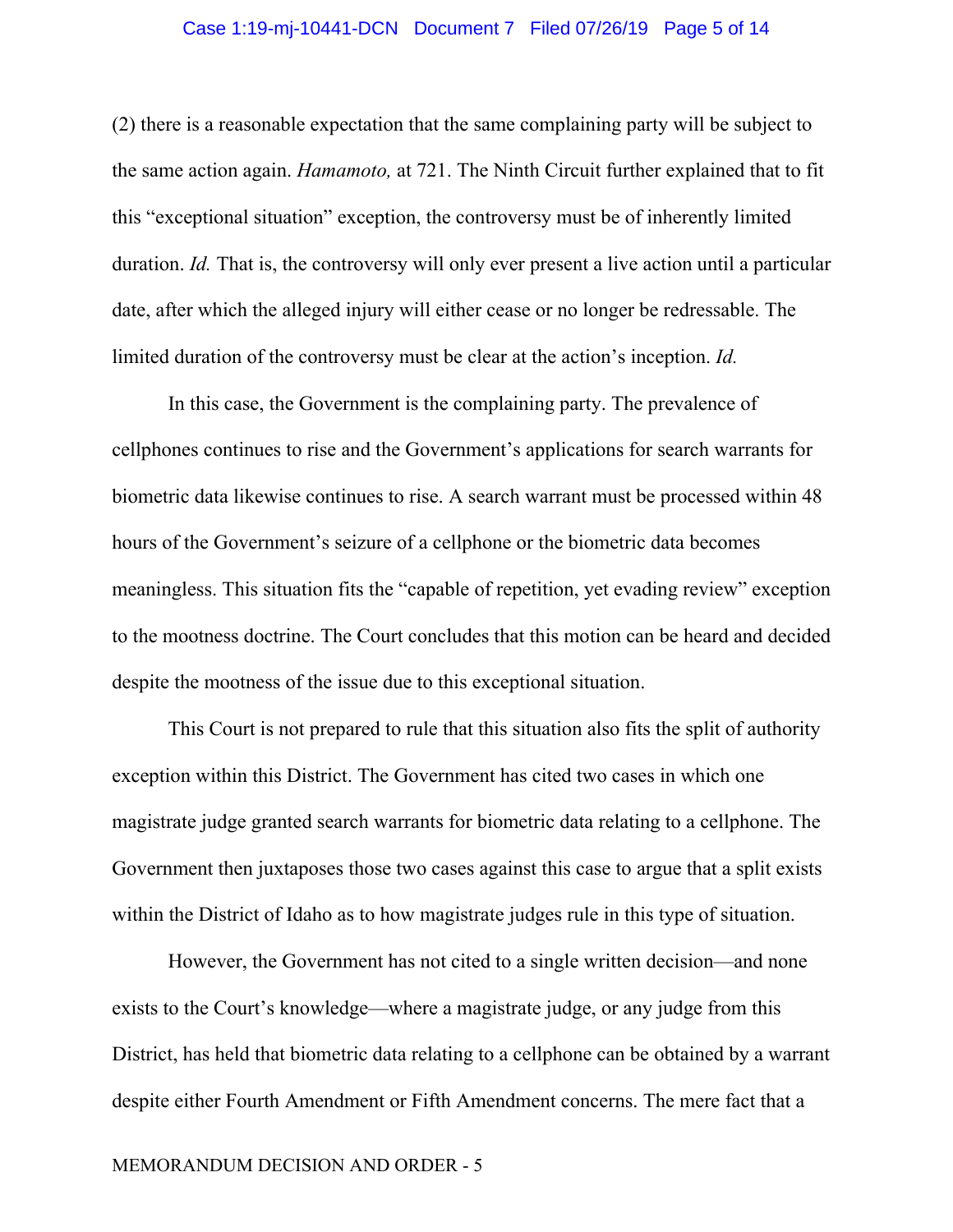## Case 1:19-mj-10441-DCN Document 7 Filed 07/26/19 Page 6 of 14

magistrate judge has signed search warrants that permitted law enforcement to use a person's biometrics to unlock electronic devices does not mean that the magistrate judge has had the opportunity to carefully and meaningfully decide the issue raised in this case. After all, the very *ex parte* nature of applications for search warrants does not lend itself to issues being raised as part of the process. It is not clear to this Court that there is a reasoned split of opinion between the magistrate judges in this District. This Court does not rely on the "split of authority" exception to address this issue.

#### **V. DISCUSSION**

In the original search warrant application, the Government sought authority to search an individual, a vehicle, and a residence. The Magistrate Judge found that the application established probable cause and signed the warrant. That probable cause finding is not at issue in this review. In the additional search warrant application, the Government sought authority to have law enforcement officers apply the individual's fingers to a cellphone found during the search of the residence.

 The Magistrate Judge denied the authorization for biometric data, holding that the compelled pressing of the fingerprint to the cellphone sensor would violate the Fifth Amendment's privilege against self-incrimination. The Magistrate Judge reasoned that compliance with a warrant authorizing an attempt by law enforcement to unlock the phone with the individual's fingerprints inescapably requires a compelled testimonial communication because the individual would provide a "compulsory authentication of incriminating information" and would "aid in the discovery, production, or authentication of incriminating evidence." Dkt. 3, at 9 (citing *Andresen v. Maryland*, 427 U.S. 463, 474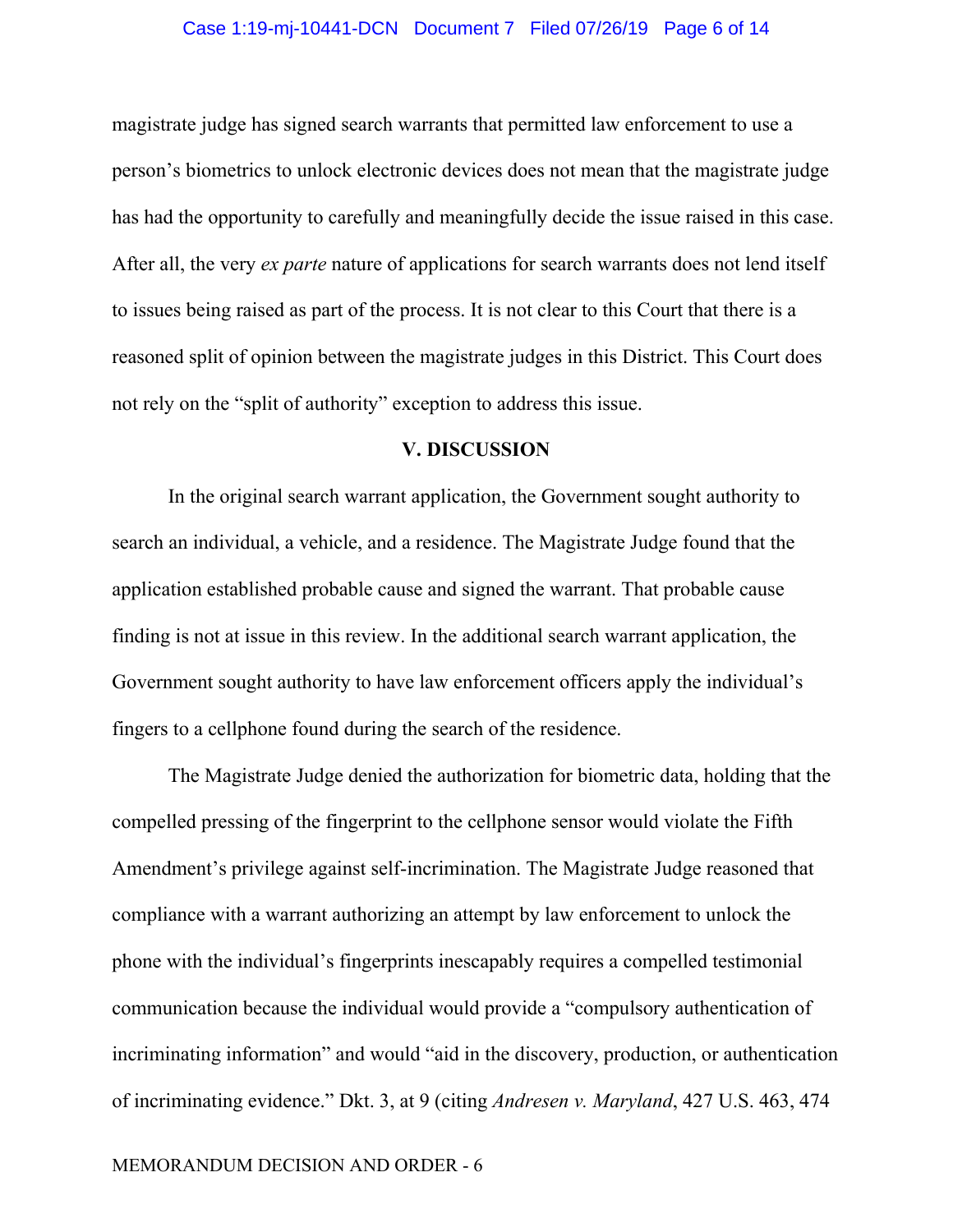#### Case 1:19-mj-10441-DCN Document 7 Filed 07/26/19 Page 7 of 14

(1976)). This in turn, according to the Magistrate Judge, would violate the individual's Fifth Amendment rights because it would compel the individual to give selfincrimination testimony.

The compelled unlocking of digital devices using biometric means is an emerging area of law that raises both Fourth and Fifth Amendment concerns. There appears to be several decisions throughout the country that have addressed the issue in the federal district courts with mixed results. However, it also appears that neither the United States Supreme Court or any federal circuit court have addressed this issue.

 One case relied upon by the Idaho Magistrate Judge is *In re Application for a Search Warrant,* 236 F. Supp. 3d 1066 (N.D. Ill. Feb. 16, 2017), where an Illinois Magistrate Judge held that providing a fingerprint to unlock a smartphone does explicitly or implicitly relate a factual assertion or disclose information in violation of the Fifth Amendment. The Government did not appeal or seek district judge review of that decision. However, five days later, in *In the Matter of the Search of: The SINGLE-FAMLY HOME AND ATTACHED GARAGE located at [redacted],* 2017 WL 4563870 (N.D. Ill. Feb. 21, 2017), a Magistrate Judge in the Northern District of Illinois again held that providing a fingerprint to unlock a smartphone relates a factual assertion or discloses information in violation of the Fifth Amendment. This time, the Government did seek review from a district judge. *See, In the MATTER OF the SEARCH WARRANT APPLICATION FOR [redacted text],* 279 F. Supp. 3d 800 (N.D. Ill. 2017). The facts of that Illinois case are substantially similar to the facts present in this case. The District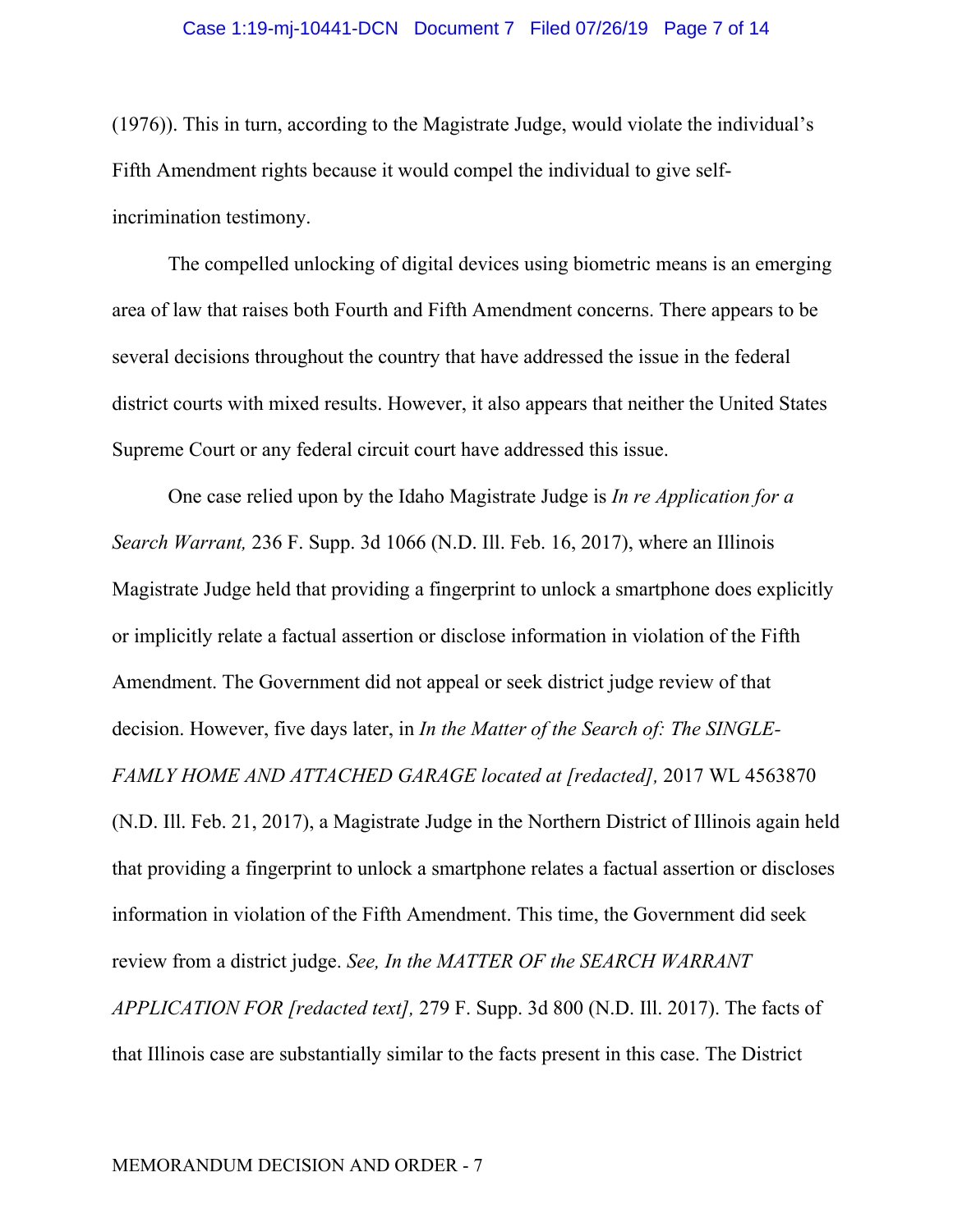Judge reversed the decision of the Magistrate Judge and authorized the search warrant

seeking to use biometric data to unlock a cellphone.

In doing so, the District Judge recognized:

The privacy concerns at stake in government access to smart devices are intense, both because of the nature of the information that people store on those devices – pretty much every kind of information there is, from personal, financial, and professional – and because of the sheer volume of information that can be stored on them. But the constitutional text, as interpreted by governing case law, draws a distinction between compelling a person to *communicate* something to the government versus compelling a person to provide some *physical* characteristic as part of an investigation. Indeed, as the Supreme Court has explained, this distinction renders what is widely known as the "privilege against self-incrimination" as something of a misnomer. *United States v. Hubbell,* 530 U.S. 27, 34, 120 S. Ct. 2037, 147 L.Ed.2d 24 (2000) ("[t]he term 'privilege against self-incrimination' is not an entirely accurate description of a person's constitutional protection").

*Id.* at 803. The Illinois District Judge held that so long as the person being investigated

was only compelled to provide a physical characteristic, *i.e.,* a fingerprint, instead of

being compelled to provide a communication or thought process, there was no Fifth

Amendment violation:

Again, the fingerprint seizure itself does not reveal the contents of the person's mind in the way that disclosure of a passcode would or in the way that disclosure of a cryptography key would. Yes, compelling someone to reveal information on how to decrypt data is compelling testimony from that person. *But obtaining information from a person's mind is not what happens when agents pick a finger to apply to the sensor. So compelling physical access to information via the fingerprint seizure is no different from requiring someone to surrender a key to a safe whose contents otherwise would not be accessible to the government.* The surrender of the key may be compelled, but the compelling of the safe's combination is forbidden. *See Doe*, 487 U.S. at 210 n.9, 108 S. Ct. 2341 (signing generic consent form does not force a person "to express the contents of his mind," so it is more like surrendering a key rather than revealing the combination"). *The same principle applies here: a person generally cannot be compelled to disclose*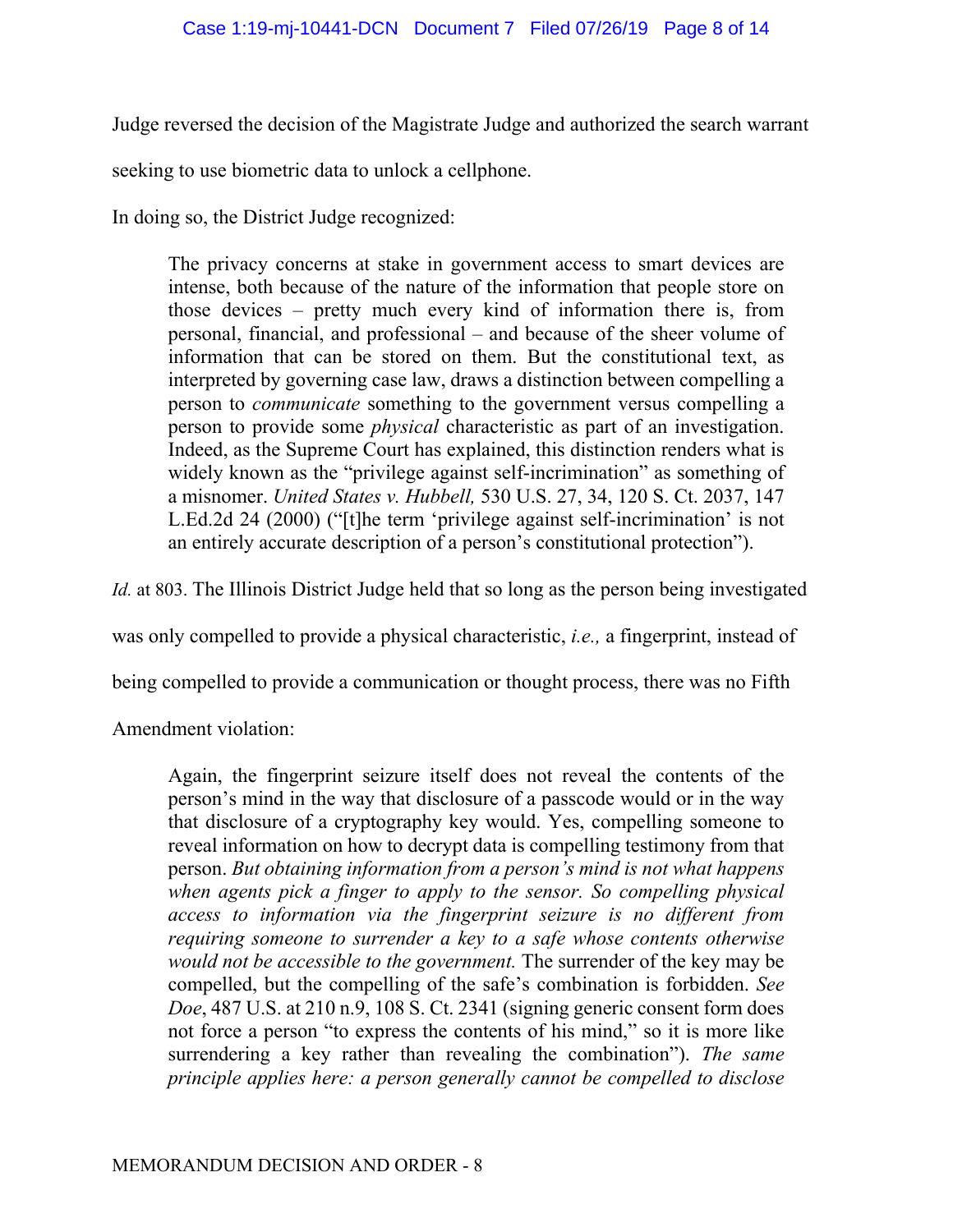*the passcode (like the safe's combination) but can be compelled to provide the fingerprint (like the key to the safe).* 

*Id.* at 803 (emphasis added).<sup>2</sup>

A Magistrate Judge addressed this same issue in the DC circuit, in *In Matter of* 

*Search of [Redacted] Washington, District of Columbia,* 317 F. Supp. 3d 523 (D.D.C.

2018) and reached the same conclusion as the Illinois District Judge. In that case, the

application for a warrant asked that law enforcement be allowed to compel the subject to

provide biometric features such as their face or fingerprints. The Magistrate Judge held,

as to the Fourth Amendment:

[T]he Court thus finds that, when attempting to unlock a telephone, computer or other electronic device during the execution of a search warrant that authorizes a search of the device, the government may compel the use of an individual's biometric features, if (1) the procedure is carried out with dispatch and in the immediate vicinity of the premises to be searched, and if, at time of the compulsion, the government has (2) reasonable suspicion that the suspect has committed a criminal act that is the subject matter of the warrant, and (3) reasonable suspicion that the individual's biometric features will unlock the device, that is, for example, because there is a reasonable suspicion to believe that the individual is a user of the device.

*Id.* at 532-533.

Then, as to the Fifth Amendment, the D.C. Magistrate Judge held:

[T]he seizure of any incriminating information found *on* the phones or computers discovered during the search of the premises would not violate the Fifth Amendment because the "creation" of that information was voluntary

<sup>&</sup>lt;sup>2</sup> The concept referenced here—and found throughout many similar decisions on this issue—regarding the use of a key or combination in conjunction with a safe comes from *Doe v. United States*, 487 U.S. 201 (1988). In that case, the United States Supreme Court made a comparison between being compelled to surrender a key to a strongbox or safe containing incriminating documents (and how that would not be a testimonial act), and being compelled to reveal the combination to a safe (which would be a testimonial act). *Id*. at 210 n. 9. The Court explained that whether an act was testimonial—and therefore unconstitutional—revolved around whether the act forced the defendant to "disclose the contents of his own mind." *Id*. at 211.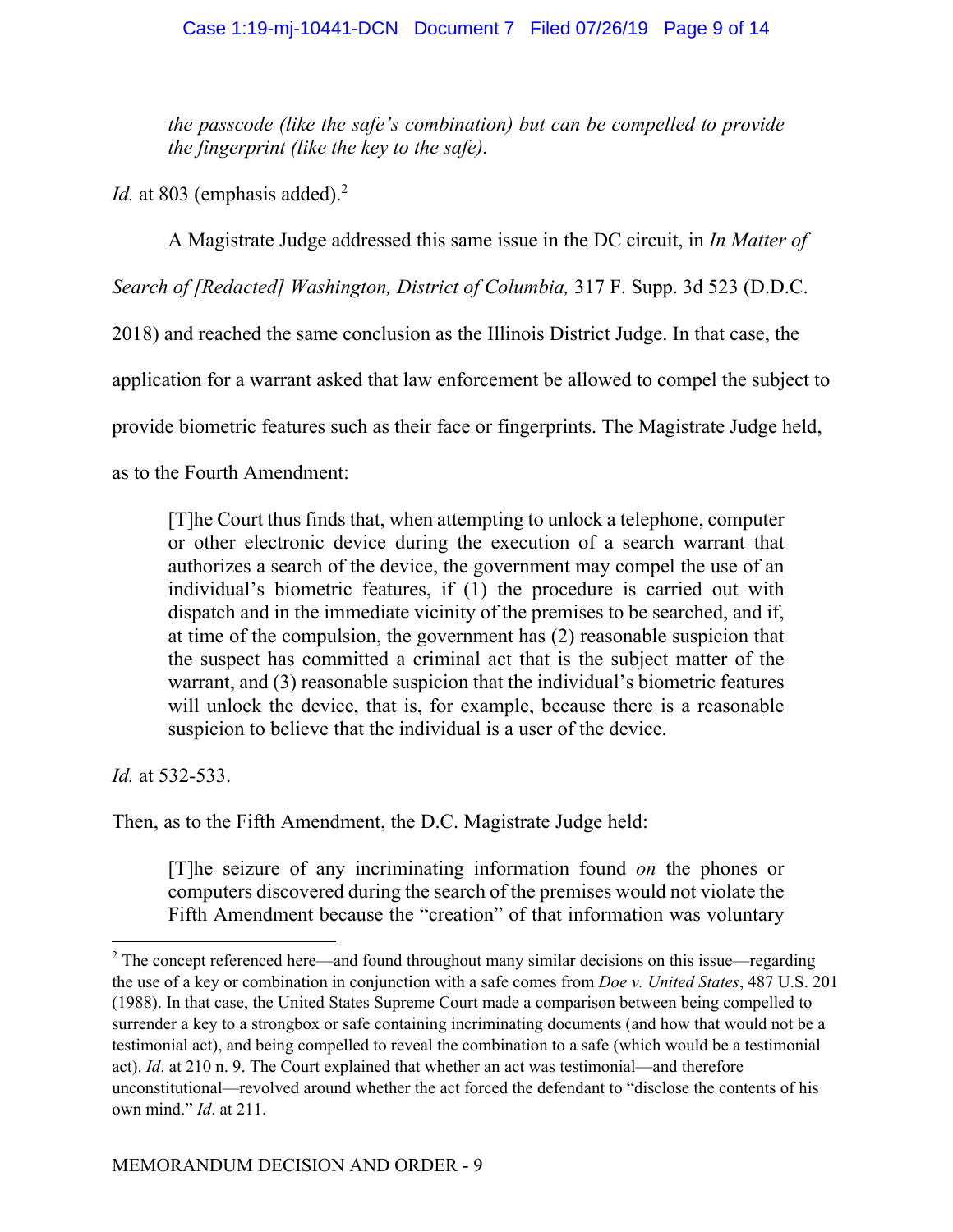## Case 1:19-mj-10441-DCN Document 7 Filed 07/26/19 Page 10 of 14

and "not 'compelled' within the meaning of the privilege [against selfincrimination]."

*Id.* at 534 (emphasis in original).

The Magistrate Judge went on to recognize however that the compulsion at issue

under the Fifth Amendment was the compelled use of the subject's biometric features to

unlock the subject devices and gain access to incriminating information that may be on

them. The Judge then stated:

As other courts have recognized, there will be no revelation of the contents of the subject's mind with the procedure proposed by the government for collection of the subject's biometric features. Rather, "[t]he government chooses the finger to apply to the sensor, and thus obtains the physical characteristic – all without the need for the person to put any thought at all into the seizure." Indeed, the use of the fingerprint is much more like the government's compelled use of other "physical characteristics" of criminal suspects that courts have found non-testimonial even when they are used for investigatory purposes rather than solely for identification.

*Id.* at 536 (internal citations omitted).

The issue has also been addressed by judges in this Circuit. A Magistrate Judge in

the Northern District of California recently declined to reach the Fifth Amendment issue

in this type of case, applying instead the "foregone conclusion doctrine".<sup>3</sup> In doing so,

that Magistrate Judge wrote:

The Court turns next to the critical question: whether the testimony inhering to Mr. Spencer's act of production is a foregone conclusion such that ordering him to decrypt the at-issue devices will not implicate the Fifth Amendment. The foregone conclusion doctrine is an application of the Fifth Amendment "by which the Government can show that no testimony is at

 $3$  This was not a fingerprint case but a passcode case. The police were not seeking a warrant to place the suspect's finger on a cellphone to unlock it. Instead, the police were seeking a warrant forcing the suspect to enter the passcode on to the cellphone. If a warrant can require the suspect to enter a passcode, it can also require the suspect to allow his finger to be placed on the cellphone because entering a passcode requires more mental energy than involuntarily placing a finger on a sensor.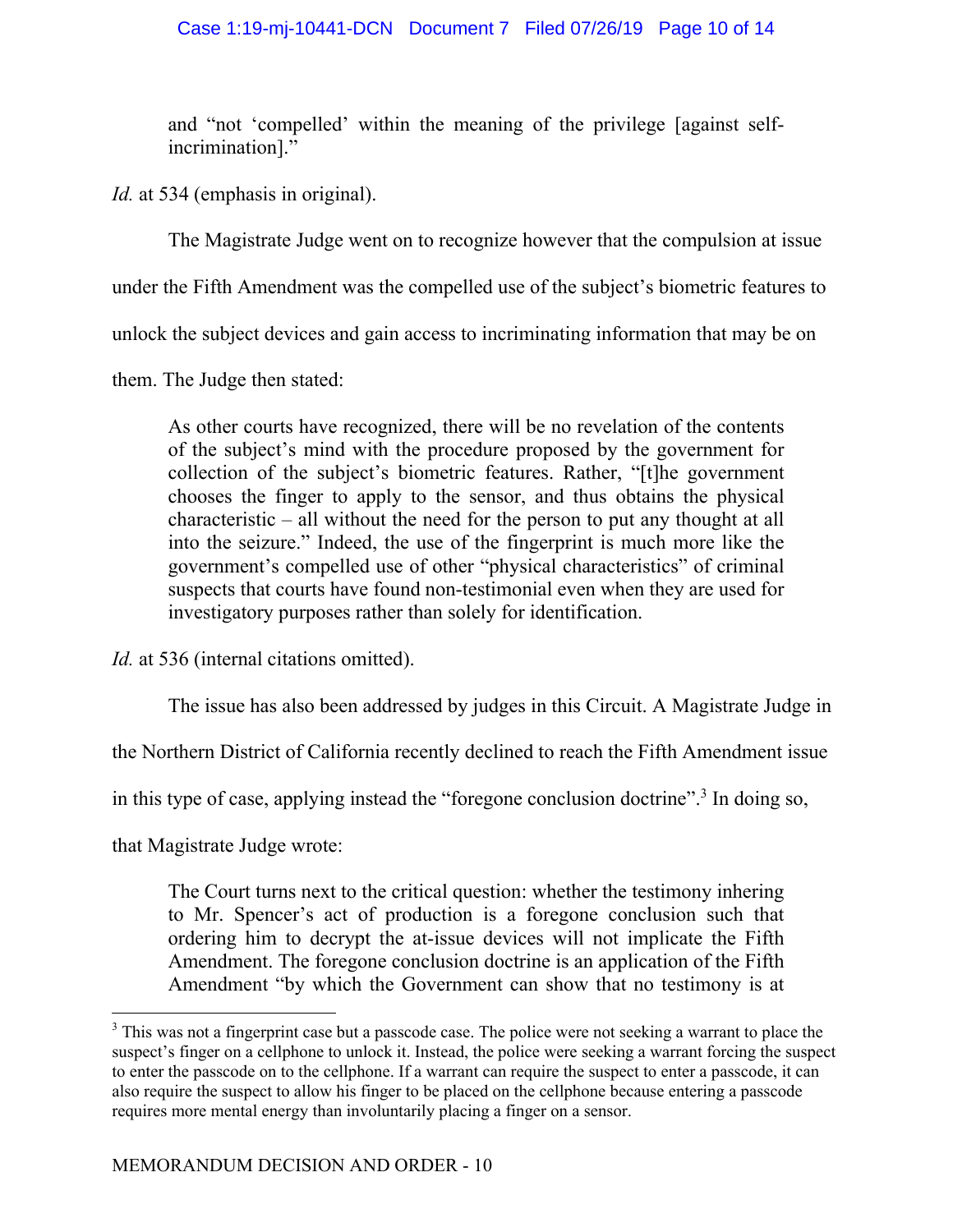issue." *In re Grand Jury Subpoena Duces Tecum Dated Mar. 25, 2011*, 670 F.3d 1335, 1343 n.19 (11th Cir. 2012). The Supreme Court articulated the foregone conclusion doctrine in *Fisher v. United States*, where it upheld the subpoena of potentially incriminating tax documents because the government did not rely on the respondent's tacit testimony—that is, the "truth-telling" arising from the very act of production—to prove the existence of the documents or that the respondent possessed them. The Court thus held that "[t]he existence and location of the papers [were] a foregone conclusion and the taxpayer add[ed] little or nothing to the sum total of the Government's information." *Id.* ("doubtful that implicitly admitting the existence and possession of the papers [rose] to the level of testimony within the protection of the Fifth Amendment"). Because the implicit testimony was a foregone conclusion, the matter reduced to a question "not of testimony but of surrender."

*Matter of Search of a Residence in Aptos, California 95003*, No. 17-MJ-70656-JSC-1,

2018 WL 1400401, at \*6 (N.D. Cal. Mar. 20, 2018). On review, the District Judge denied the defendant's Motion for Relief from a Magistrate Judge's Order. *See, United States v. Spencer,* 2018 WL 19644588 (N.D. Cal. 2018).

Later, in *In the Matter of the Search of a Residence in Oakland, California, 354 F.* Supp. 3d 1010 (N.D. Cal. 2019), another Magistrate Judge held that biometric features that are utilized to potentially unlock an electronic device are testimonial under the Fifth Amendment's privilege against self-incrimination. That Magistrate Judge further held that the foregone conclusion doctrine did not apply. In doing so, the Magistrate Judge reasoned that biometric features serve the same purpose as a passcode, and existing caselaw uniformly does not allow warrants that compel the disclosure of passcodes. However, caselaw makes a clear distinction between biometric features and passcodes on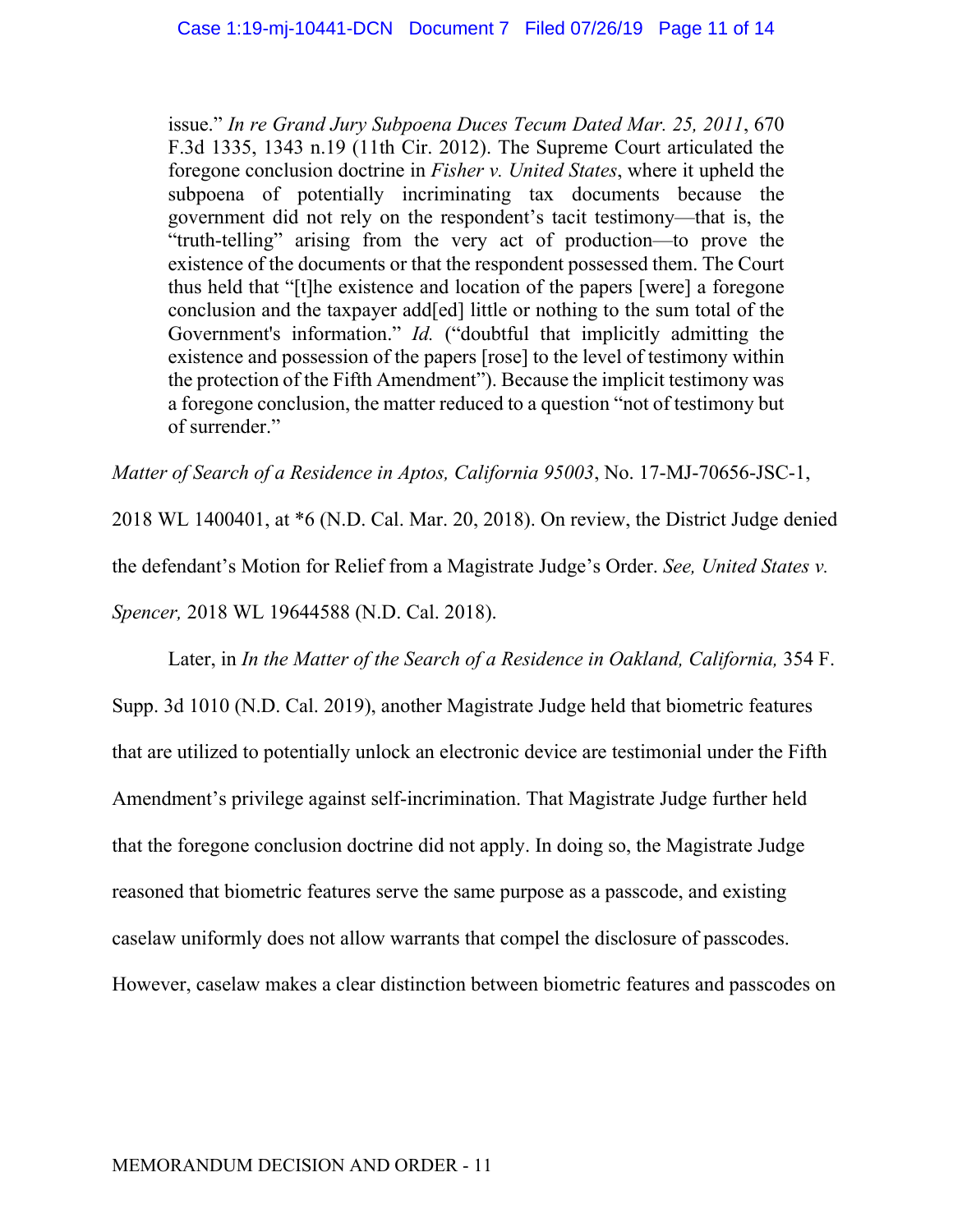the basis that passcodes are testimonial.4

The Fifth Amendment prevents the Government from compelling a person to be a witness against himself. To qualify for the Fifth Amendment privilege, a communication must be: (1) testimonial, (2) incriminating, and (3) compelled. *See Hiibel v. Sixth Judicial Dist. Court*, 542 U.S. 177, 189 (2004). Witnesses provide testimony, so that is the forbidden compulsion: the Government cannot force someone to provide a communication that is "testimonial" in character. *Hubbell,* 530 U.S. at 34. The Supreme Court has repeatedly distinguished between compelling a communication versus compelling a person to do something that, in turn, displays a physical characteristic that might be incriminating. *Id.* at 35.

The Illinois District Judge provided a list of examples<sup>5</sup> where the Supreme Court has held that compelling displays of certain physical features do not violate the privilege against self-incrimination: putting on a shirt to see whether it fit the defendant, *Holt v. U.S.*, 218 U.S. 245 (1910); providing a blood sample to test for alcohol content, *Schmerber v. California,* 384 U.S. 757 (1966); submitting to the taking of fingerprints or photographs, *see Schmerber*, 384 U.S. at 764 and *United States v. Wade,* 388 U.S. 218

<sup>4</sup> *See, United States v. Maffei,* 2019 WL 1864712 (N.D. Cal. 2019) ("Thus, the Court finds that obtaining defendant's passcode, rather than a biometric key, constituted materially different conduct for the purposes of determining whether law enforcement exceeded the scope of the warrant."); *Commonwealth v. Baust*, 89 Va. Cir. 267, 271 (Va. Cir. Ct. 2014) (finding that the defendant could not be compelled to provide access to his smartphone through his passcode because "compelling Defendant to provide access through his passcode is both compelled and testimonial and therefore protected" by the Fifth Amendment, but he could be compelled to produce his fingerprint to provide access because it was more akin to a key which "does not require the witness to divulge anything through his mental processes").

<sup>&</sup>lt;sup>5</sup> See In the MATTER OF the SEARCH WARRANT APPLICATION FOR [redacted text], 279 F. Supp. 3d at 803.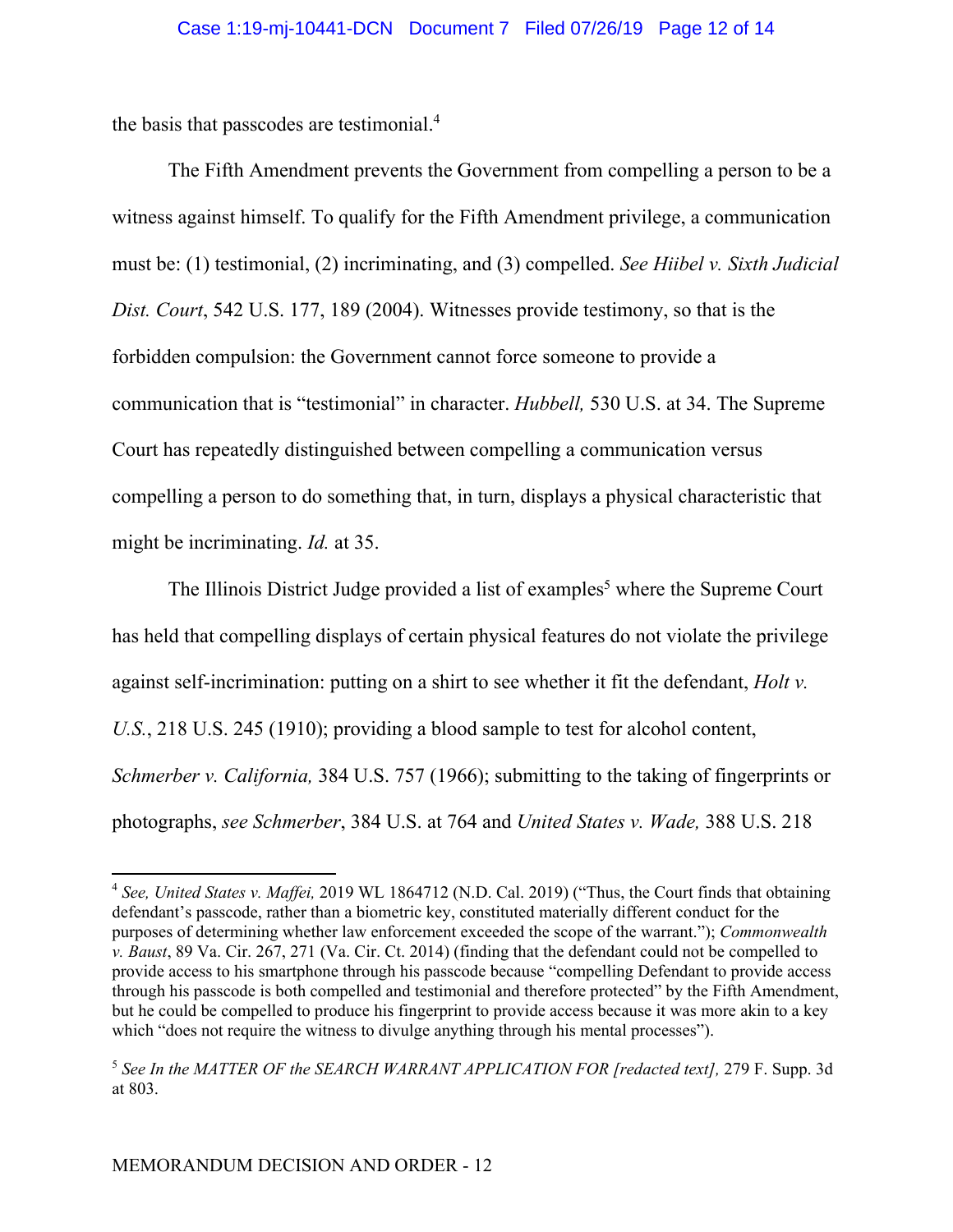#### Case 1:19-mj-10441-DCN Document 7 Filed 07/26/19 Page 13 of 14

(1967); providing a voice exemplar, *United States v. Wade,* 388 U.S. 263 (1967); and providing a handwriting exemplar, *Gilbert v. California,* 388 U.S. 263 (1967).

Where, as here, the Government agents will pick the fingers to be pressed on the Touch ID sensor, there is no need to engage the thought process of the subject at all in effectuating the seizure. The application of the fingerprint to the sensor is simply the seizure of a physical characteristic, and the fingerprint by itself does not communicate anything.<sup>6</sup> It is less intrusive than a forced blood draw. Both can be done while the individual sleeps or is unconscious. Accordingly, the Court determines—in accordance with a majority of Courts<sup>7</sup> that have weighed in on this issue—that the requested warrant would not violate the Fifth Amendment because it does not require the suspect to provide any testimonial evidence.<sup>8</sup>

<sup>&</sup>lt;sup>6</sup> The Court takes no position on the issue of cellphone ownership vis-a-vi the introduction of the fact that a defendant's fingerprint opened the cellphone. That issue is not before the Court today. The Court's narrow finding relates to law enforcement's use of a fingerprint to gain access to a cellphone under a valid search warrant.

 $<sup>7</sup>$  None of the cases cited by the Government, referenced in the Magistrate Judge's decision, or even cited</sup> in this decision are binding on the Court (except insofar as the United States Supreme Court's cases are on point). This is an emerging issue and while many Courts from around the Country provide helpful analysis in their decisions, each is but persuasive on this Court. The reader may also be interested in *State v. Diamond*, 905 N. W. 2d 870 (Minn.) (2018), and *People v. Davis*, 438 P.3d 266 (Colo.) (2019), State Supreme Court cases discussing these issues.

<sup>&</sup>lt;sup>8</sup> The Court need not discuss whether the communications and actions here are incriminating or compelled because, even assuming arguendo they are, the Court has already determined that it is nonetheless *not testimonial.* "To qualify for the Fifth Amendment privilege, a communication must be testimonial, incriminating, *and* compelled." Hiibel, 542 U.S. at 189 (emphasis added). Along a similar vein, the Court need not address the Fourth Amendment arguments raised. The Magistrate Judge in this case determined that because the Government's actions impermissible violated the Fifth Amendment, they, in turn, violated the Fourth Amendment's requirement that a search and seizure be "reasonable." By determining that the Government would not violate the Fifth Amendment by placing a defendant's finger on a cellphone sensor, the Court accordingly finds that such a "search and seizure" would likewise comport with the Fourth Amendment's reasonableness requirement.